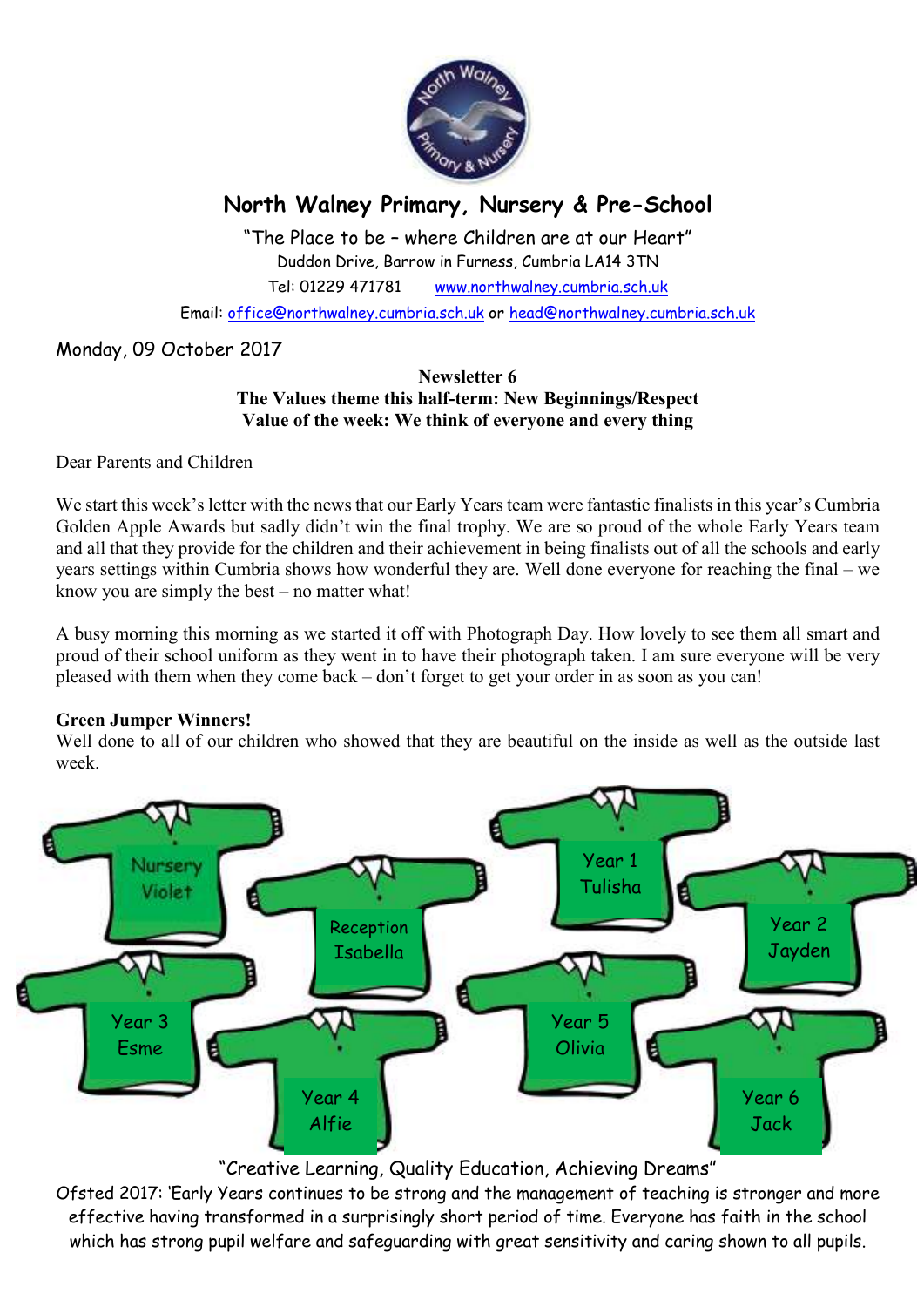# **Harvest Festival – 20th October 2017 – Donations please!**

As part of our Community mindedness we are collecting tins and packets of food for the Foodbank again this year – so please, if you can, send your donation in to the school office by  $20<sup>th</sup>$  October. We will be holding our Harvest Festival in the afternoon as part of our Green Jumper assembly and we hope that a member of the Foodbank team will be with us. Once again, thank you!

### **Natterjacks Film Nights!**

They had a great time at Natterjacks last week and ended the week with a great film night for all of the children settling down eating popcorn to watch a film on the big screen! Don't forget, your child can join Natterjacks at any time so long as we have their registration form (collect one from the office or from Cora). Why not give it a go for this Friday's film night?

### **Girls' Under 11's First Football Match**

This is being held on  $18<sup>th</sup>$  October and a separate letter is coming out with all of the details. We are so proud to have our school represented once again in a local sports tournament  $-$  go for it girls!

# **Old pound coins…last day is 13th October**

Make sure you have checked and spent your old £1 coins by this weekend as soon shops and schools will not be able to accept them!

# **Nasal Flu Immunisation – Reception to Year 4**

Please remember to send your form back in about the flu immunisation treatment which is planned for later this month. If we don't have your form, then your child cannot have the nasal flu treatment!

### **Year 6 School Choice Form**

If your child is in Year 6, please make sure that you have completed the form regarding your child's choice of next school. All forms must be in by 31<sup>st</sup> October and can be completed online or on the paper copy we sent out in September. Paper copies must be returned by  $20<sup>th</sup>$  October to us or sent in to the Local Authority by 31<sup>st</sup> October. Extras may be obtained from the school office.

# **PTA Halloween Disco – 31st October from 4:45 to 5:45pm**

Tickets will be on sale from Wednesday morning on the school playground - £1 per child. Thank you to our PTA volunteers for organising this!

### **PTA AGM**

Why not come along and find out what the PTA does and see if you can help? They are a great bunch of parents who support the school by organising fun events for the children whilst raising money for extra resources and support for school trips. Their AGM is on this Thursday at 3:30pm in the school library.